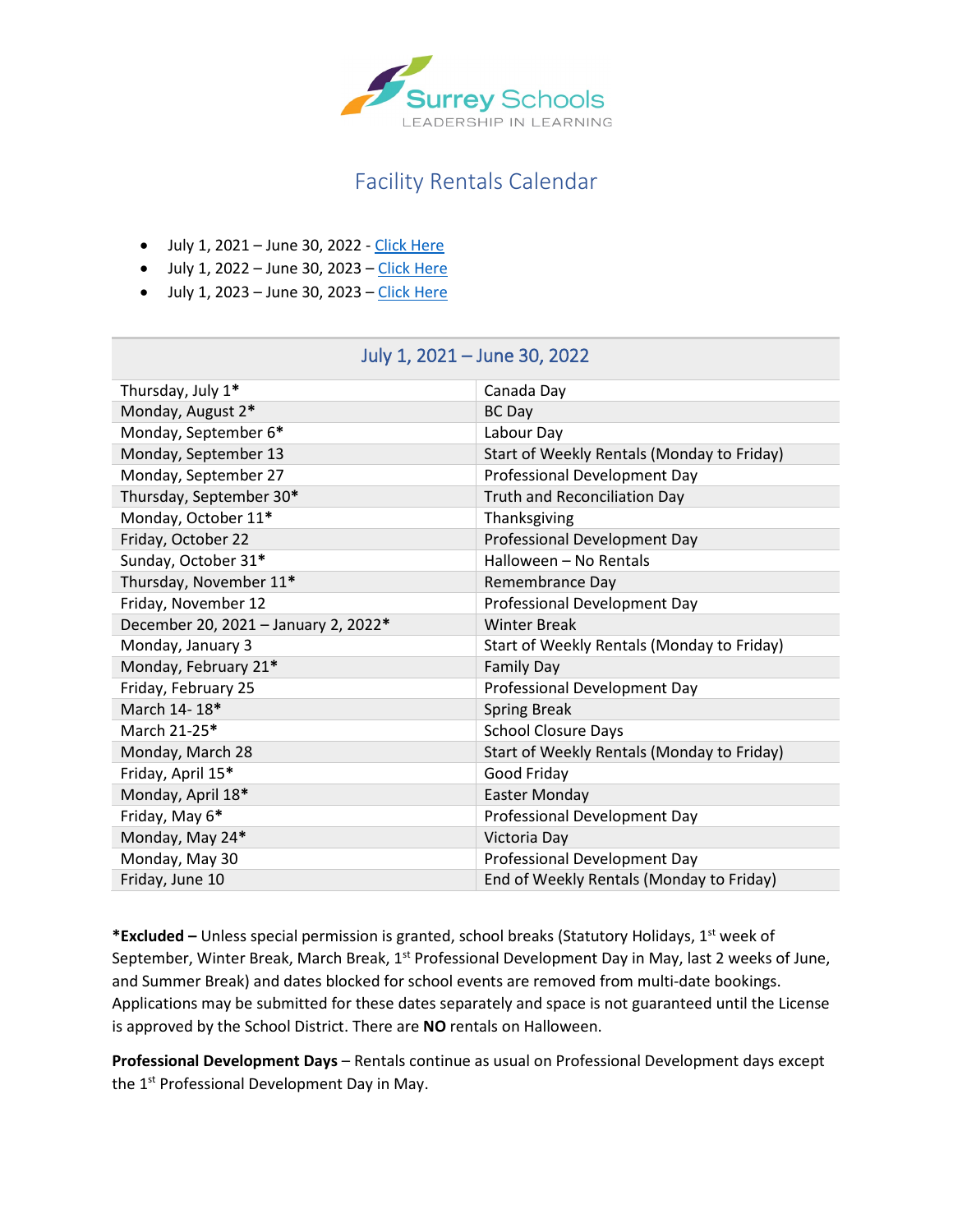

<span id="page-1-0"></span>

| JUIY 1, ZUZZ – JUIIE JU, ZUZJ             |                                                   |  |
|-------------------------------------------|---------------------------------------------------|--|
| Friday, July 1*                           | Canada Day                                        |  |
| Friday, July 1*                           | Start of Sumer Rentals* (Limited Availability)    |  |
| Monday, August 1*                         | <b>BC</b> Day                                     |  |
| Friday, August 5 *                        | Last Day of Summer Rentals (Limited Availability) |  |
| Monday September 5*                       | Labour Day                                        |  |
| Monday September 12                       | <b>Start of Weekly Rentals</b>                    |  |
| Monday September 26                       | Professional Development Day                      |  |
| Friday, September 30*                     | <b>Truth and Reconciliation Day</b>               |  |
| Monday October 10*                        | <b>Thanksgiving Day</b>                           |  |
| Friday October 21                         | Professional Development Day                      |  |
| Monday October 31*                        | Halloween - No Rentals                            |  |
| Thursday November 10                      | Professional Development Day                      |  |
| Friday November 11*                       | Remembrance Day                                   |  |
| Monday - Monday December 19 - January 2 * | Winter Break **                                   |  |
| Tuesday January 3                         | Start of Weekly Rentals (Monday to Friday)        |  |
| Monday February 20*                       | <b>Family Day</b>                                 |  |
| Friday, February 24                       | Professional Development Day                      |  |
| Monday - Friday March 13-17*              | Spring Break -1 <sup>st</sup> Week                |  |
| Monday - Friday March 20-24*              | Spring Break $-2^{nd}$ Week                       |  |
| Monday, March 27                          | Start of Weekly Rentals (Monday to Friday)        |  |
| Friday, April 7*                          | Good Friday                                       |  |
|                                           |                                                   |  |

## July 1, 2022 – June 30, 2023

**\*Excluded –** Unless special permission is granted, school breaks (Statutory Holidays, 1st week of September, Winter Break, March Break, 1<sup>st</sup> Professional Development Day in May, last 2 weeks of June, and Summer Break) and dates blocked for school events are removed from multi-date bookings. Applications may be submitted for these dates separately and space is not guaranteed until the License is approved by the School District. There are **NO** rentals on Halloween.

Monday, April 10<sup>\*</sup> **Easter Monday** 

Monday, May 22<sup>\*</sup> Victoria Day

Friday, May 5**\*** Professional Development Day

Monday, May 29 **Professional Development Day** 

Friday, June 16 **End of Weekly Rentals (Monday to Friday)** 

**Professional Development Days** – Rentals continue as usual on Professional Development days except the 1<sup>st</sup> Professional Development Day in May.